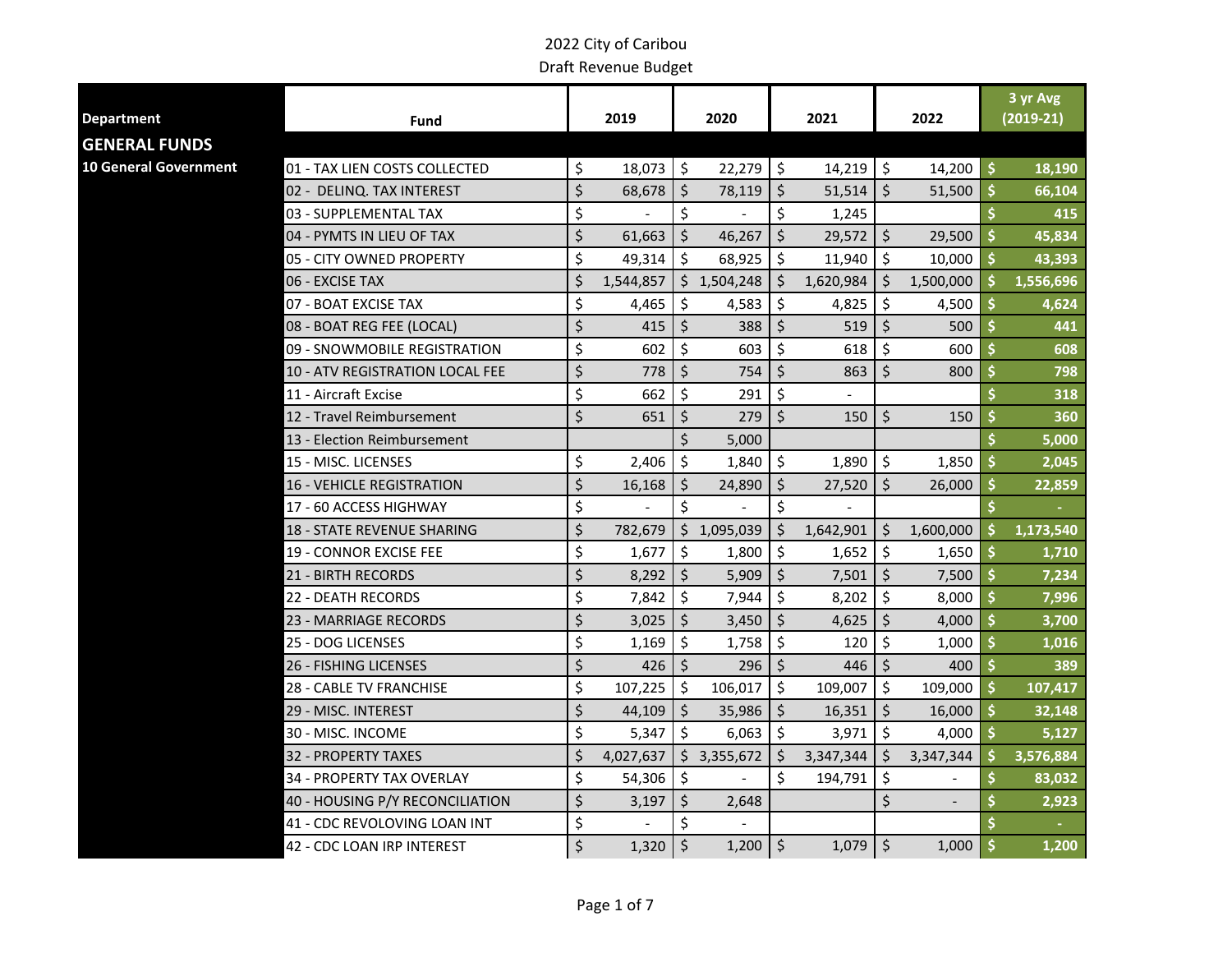|                               |                                     |                    |            |                     |                |                     |                |                      |                    |                    | 3 yr Avg    |
|-------------------------------|-------------------------------------|--------------------|------------|---------------------|----------------|---------------------|----------------|----------------------|--------------------|--------------------|-------------|
| <b>Department</b>             | <b>Fund</b>                         |                    | 2019       |                     | 2020           |                     | 2021           |                      | 2022               |                    | $(2019-21)$ |
|                               | 10 - General Government - continued |                    |            |                     |                |                     |                |                      |                    |                    |             |
|                               | 43 - DISPOSAL OF SURPLUS            | \$                 |            | \$                  | $\blacksquare$ |                     |                |                      |                    | \$                 |             |
|                               | 44 - RSU Payment                    | \$                 |            | $\dot{\mathsf{S}}$  |                |                     |                |                      |                    |                    |             |
|                               | <b>47 - HUNTING LICENSES</b>        | \$                 | 604        | \$                  | 485            | $\zeta$             | 546            | \$                   | 540                | \$                 | 545         |
|                               | 51 - Contracted Fees Elections      | \$                 | 2,898      | \$                  | 5,746          | $\zeta$             | 3,032          | \$                   | 3,000              | \$                 | 3,892       |
|                               | 52 - Investment Interest            | \$                 | 90,901     | \$                  | 75,596         | \$                  | 27,517         | \$                   | 25,000             | \$                 | 64,671      |
|                               | 53 - Transfer In                    | $\mathsf{\dot{S}}$ |            |                     |                |                     |                |                      |                    |                    |             |
|                               | <b>Totals</b>                       | Ś                  | 6,911,383  |                     | \$6,462,875    | $\mathsf{\hat{S}}$  | 7,134,943      | Ś                    | 6,768,034          | \$                 | 3,899,883   |
| 12 Nylander Museum            | 01 - Nylander Museum                | \$                 | 918        | \$                  | 651            | \$                  |                | \$                   |                    | \$                 | 392         |
|                               | 03 - Nylander Museum Rentals        | \$                 | 1,350      | \$                  |                | \$                  | $\blacksquare$ |                      |                    |                    | 450         |
|                               | <b>Totals</b>                       | \$                 | 2,268      | $\ddot{\mathsf{s}}$ | 651            | $\ddot{\bm{\zeta}}$ |                | \$                   |                    |                    | 842         |
| 17 Health & Sanitation        | 01 - Tri-Community Dividends        | \$                 | 170,000    | \$                  |                | \$                  |                | \$                   |                    | \$                 | 107,712     |
|                               | <b>Totals</b>                       | \$                 | 170,000    | S                   |                | \$                  |                | \$                   |                    | \$                 | 107,712     |
| <b>18 Municipal Buildings</b> | 01 EOC Rentals                      | \$                 | $4,000$ \$ |                     | 4,000          | $\zeta$             | 2,000          | $\zeta$              | 2,000              | \$                 | 3,500       |
|                               | <b>Totals</b>                       | \$                 | 5,350      | $\ddot{\mathsf{s}}$ | 4,000          | \$                  | 2,000          | Ś                    | $\frac{1}{2}$ ,000 | \$                 | 3,500       |
| <b>20 General Assistance</b>  | 01 - Connor Administration Fees     | \$                 | 4,800      | \$                  | 5,175          | \$                  | 5,512          | $\boldsymbol{\zeta}$ | 5,000              | Ś                  | 5,072       |
|                               | 02 - State Reimbursement            | $\zeta$            | 15,960     | \$                  | 15,018         | $\zeta$             | 5,916          | $\zeta$              | 15,000             | \$                 | 13,334      |
|                               | <b>Totals</b>                       | \$                 | 20,760     | $\ddot{\mathsf{s}}$ | 20,193         | <b>S</b>            | 11,428         | Ś                    | 20,000             | \$                 | 18,406      |
| <b>22 Tax Assesment</b>       | 01 - TREE GROWTH REIMBURSEMENT      | \$                 | 3,816      | \$                  | 4,057          | \$                  | 4,851          | 5 ا                  | 4,000              | $\dot{\mathsf{s}}$ | 4,073       |
|                               | 02 - VETERANS EXEMPTION REIMB       | \$                 | 13,647     | \$                  | 13,846         | \$                  | 12,881         | \$                   | 12,800             | \$                 | 13,604      |
|                               | 04 - HOMESTEAD EXEMPTION REIMB      | \$                 | 631,497    | \$                  | 684,071        | \$                  | 830,845        | \$                   | 830,000            | \$                 | 689,658     |
|                               | 05 - BETE REIMBURSEMENT             | \$                 | 131,323    | \$                  | 167,937        | \$                  | 185,288        | \$                   | 180,000            | \$                 | 146,500     |
|                               | 06 - Printing Fees                  | \$                 | 422        | \$                  |                | \$                  | 341            | \$                   | 200                | \$                 | 224         |
|                               | 07 - Renewable Energy Credit Reimb  |                    |            |                     |                | \$                  | 16,574         | \$                   | 18,000             | \$                 | 16,574      |
|                               | <b>Totals</b>                       | \$                 | 780,705    | Ŝ                   | 869,911        |                     | 1,050,780      |                      | 1,045,000          | Ś                  | 870,633     |
| 23 Code Enforcement           | 01 - ELECTRICAL PERMITS             | \$                 |            |                     |                |                     |                |                      |                    |                    |             |
|                               | 02 - BUILDING PERMITS LOCAL FEE     | $\zeta$            | 3,340      | \$                  | 3,000          | $\zeta$             | 3,850          | \$                   | 3,400              | \$                 | 3,397       |
|                               | 03 - PLUMBING PERMITS LOCAL FEE     | \$                 | 6,760      | \$                  | 4,675          | $\zeta$             | 5,403          | \$                   | 5,400              | \$                 | 5,613       |
|                               | 06 - ZONE AMENDMENT FEES            |                    |            | \$                  | 230            | \$                  | 300            | \$                   | 200                | \$                 | 265         |
|                               | 07 - SITE DESIGN REVIEW APP FEES    | \$                 | 540        | \$                  | 900            | \$                  | 630            | \$                   | 600                |                    | 690         |
|                               | 10 - DEMO PERMIT FEES               | \$                 | 25         | \$                  |                |                     |                |                      |                    | \$                 | 13          |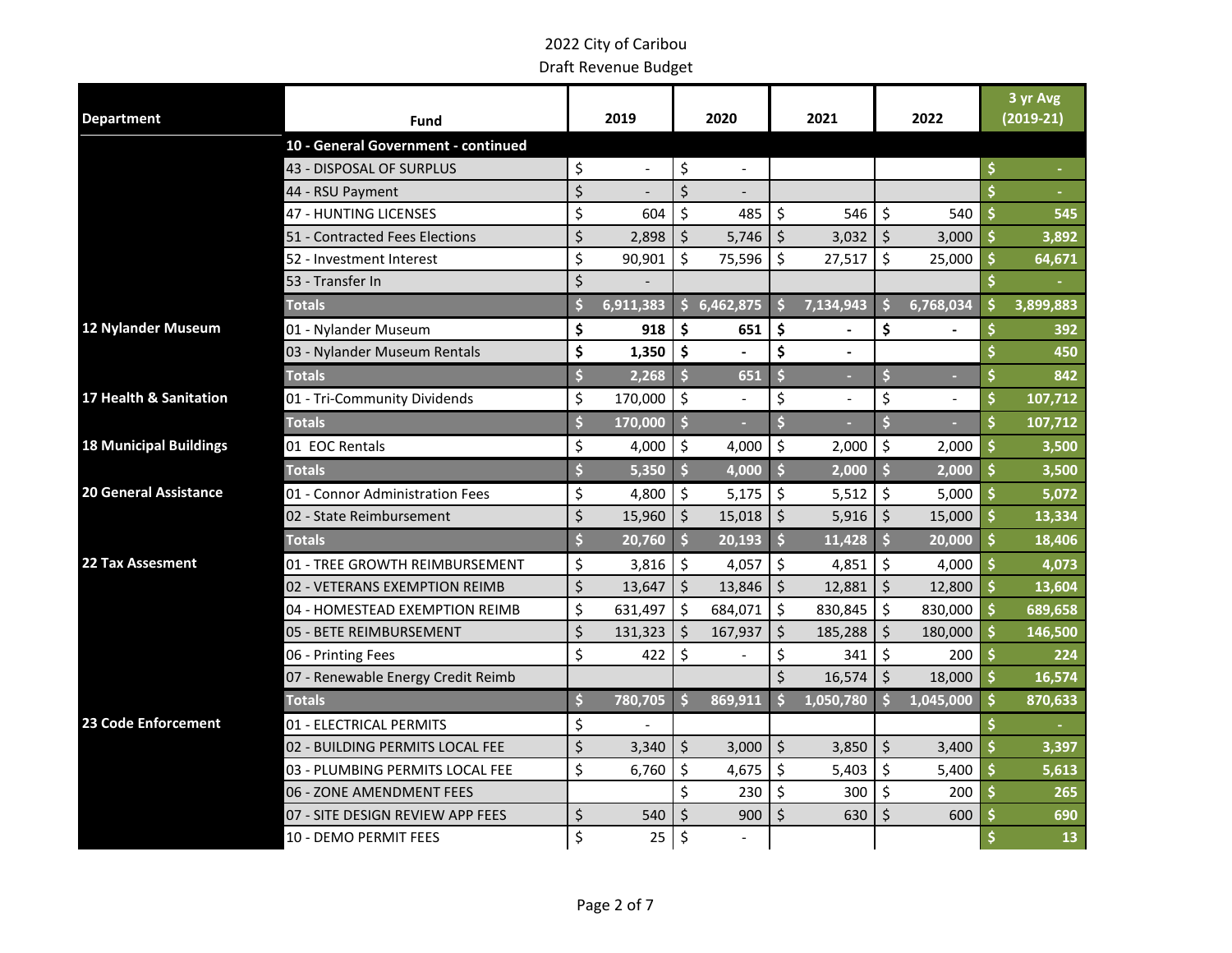| <b>Department</b>   | Fund                                       | 2019<br>2020                   |                      | 2021           |                       | 2022           |                         |         | 3 yr Avg<br>$(2019-21)$ |                |
|---------------------|--------------------------------------------|--------------------------------|----------------------|----------------|-----------------------|----------------|-------------------------|---------|-------------------------|----------------|
|                     | 23 - Code Enforcement - continued          |                                |                      |                |                       |                |                         |         |                         |                |
|                     | <b>11 - SIGN PERMITS</b>                   | \$<br>500                      | $\zeta$              | 300            | $\zeta$               | 550            | \$                      | 400     | \$                      | 450            |
|                     | 12 - SUBDIVISION REVIEW                    | \$                             |                      |                |                       |                |                         |         | $\dot{\mathsf{s}}$      |                |
|                     | 13 - MISCELLANEOUS INCOME                  | \$                             |                      |                | \$                    | 25             | \$                      | 25      | \$                      | 13             |
|                     | 14 - Heating Permits                       | \$<br>$\overline{\phantom{a}}$ |                      |                |                       |                |                         |         |                         |                |
|                     | 15 - LDA Inspection Service                | \$<br>$\overline{\phantom{a}}$ |                      |                |                       |                |                         |         | \$                      | $\blacksquare$ |
|                     | 16 - Woodland Services                     | \$                             |                      |                |                       |                |                         |         |                         |                |
|                     | <b>Totals</b>                              | \$<br>11,165                   | $\mathsf{\hat{S}}$   | 9,105          | $\mathsf{\mathsf{S}}$ | 10,758         | $\dot{\mathsf{s}}$      | 10,025  | \$                      | 10,439         |
| 24 Housing          | <b>NEW - Offset for Finance Department</b> | \$                             | \$                   |                | \$                    |                | \$                      | 5,981   |                         |                |
|                     |                                            |                                |                      |                |                       |                |                         |         |                         |                |
|                     | <b>Totals</b>                              |                                |                      |                |                       |                | $\overline{\mathbf{s}}$ | 5,981   |                         |                |
| 25 Library          | 01 Miscellaneous Income                    | \$<br>4,750                    | $\zeta$              | 2,970          | $\zeta$               | 3,330          | \$                      | 3,900   | \$                      | 3,684          |
|                     | 02 Non-Resident Fees                       | \$<br>1,677                    | \$                   | 1,018          | \$                    | 1,726          | \$                      | 1,200   |                         | 1,474          |
|                     | 03 Passport Services                       | \$<br>$\blacksquare$           |                      |                |                       |                |                         |         | $\dot{\mathsf{s}}$      |                |
|                     | <b>Totals</b>                              | \$<br>6,428                    | $\ddot{\mathsf{s}}$  | 3,988          | \$                    | 5,056          | $\frac{1}{2}$           | 5,100   | \$                      | 5,908          |
| 31 Fire & Ambulance | 01 - MAINECARE                             | \$<br>327,524                  | $\ddot{\mathsf{S}}$  | 270,237        | l s                   | 331,000        | Ŝ.                      | 332,000 | \$                      | 309,587        |
|                     | 02 - MAINECARE AIR AMBULANCE               | \$                             | $\zeta$              |                | \$                    |                |                         |         |                         |                |
|                     | 03 - MaineCare Contractual Allowance       | \$<br>$(219, 213)$ \$          |                      | (94, 192)      | l \$                  |                |                         |         | $\dot{\mathsf{s}}$      | (104, 468)     |
|                     | 04 - MEDICARE                              | \$<br>762,450                  | $\zeta$              | 594,968        | \$                    | 406,199        | $\mathsf{\dot{S}}$      | 406,200 | \$                      | 587,873        |
|                     | 05 - MEDICARE AIR AMBULANCE                | \$                             | \$                   |                | \$                    |                |                         |         |                         |                |
|                     | 06 - MediCare Contractual Allowance        | \$<br>$(219,350)$ \$           |                      | $(198,985)$ \$ |                       |                |                         |         | \$                      | (139, 445)     |
|                     | 07 - PRIVATE INSURANCE                     | \$<br>422,015                  | $\ddot{\mathsf{S}}$  | 387,439        | $\zeta$               | 460,463        | \$                      | 460,462 | \$                      | 423,306        |
|                     | 08 - PRIVATE INS AIR AMBULANCE             | \$                             | $\zeta$              |                | \$                    |                |                         |         |                         |                |
|                     | 09 - Contractual Allowance - Private       | \$<br>$(20, 434)$ \$           |                      | (9, 877)       | $\mathsf{S}$          |                |                         |         | $\dot{\mathsf{s}}$      | (10, 104)      |
|                     | 10 - SELF PAY                              | \$<br>169,200                  | $\zeta$              | 143,733        | \$                    | 105,815        | $\zeta$                 | 105,815 | \$                      | 139,583        |
|                     | 11 - SELF PAY AIR AMBULANCE                | \$                             | $\boldsymbol{\zeta}$ |                | \$                    |                |                         |         |                         |                |
|                     | 12 - Dis Contract - Self Pay               | \$<br>(482)                    | $\zeta$              |                | \$                    |                |                         |         | \$                      | (161)          |
|                     | 13 - VA Air                                | \$                             | \$                   |                | \$                    |                |                         |         | \$                      |                |
|                     | 14 - VA Land                               | \$                             | \$                   |                | \$                    |                |                         |         | \$                      |                |
|                     | 15 - Contractual Allow - VA                | \$<br>(3, 209)                 | $\zeta$              | (1,760)        | \$                    | $\overline{a}$ |                         |         | \$                      | (1,656)        |
|                     | 16 - Contractual Allow - Other             | \$                             | $\zeta$              |                | \$                    |                |                         |         | \$                      |                |
|                     | XX - CARIBOU PER CAPITA FEE                |                                |                      |                | \$                    |                |                         |         |                         |                |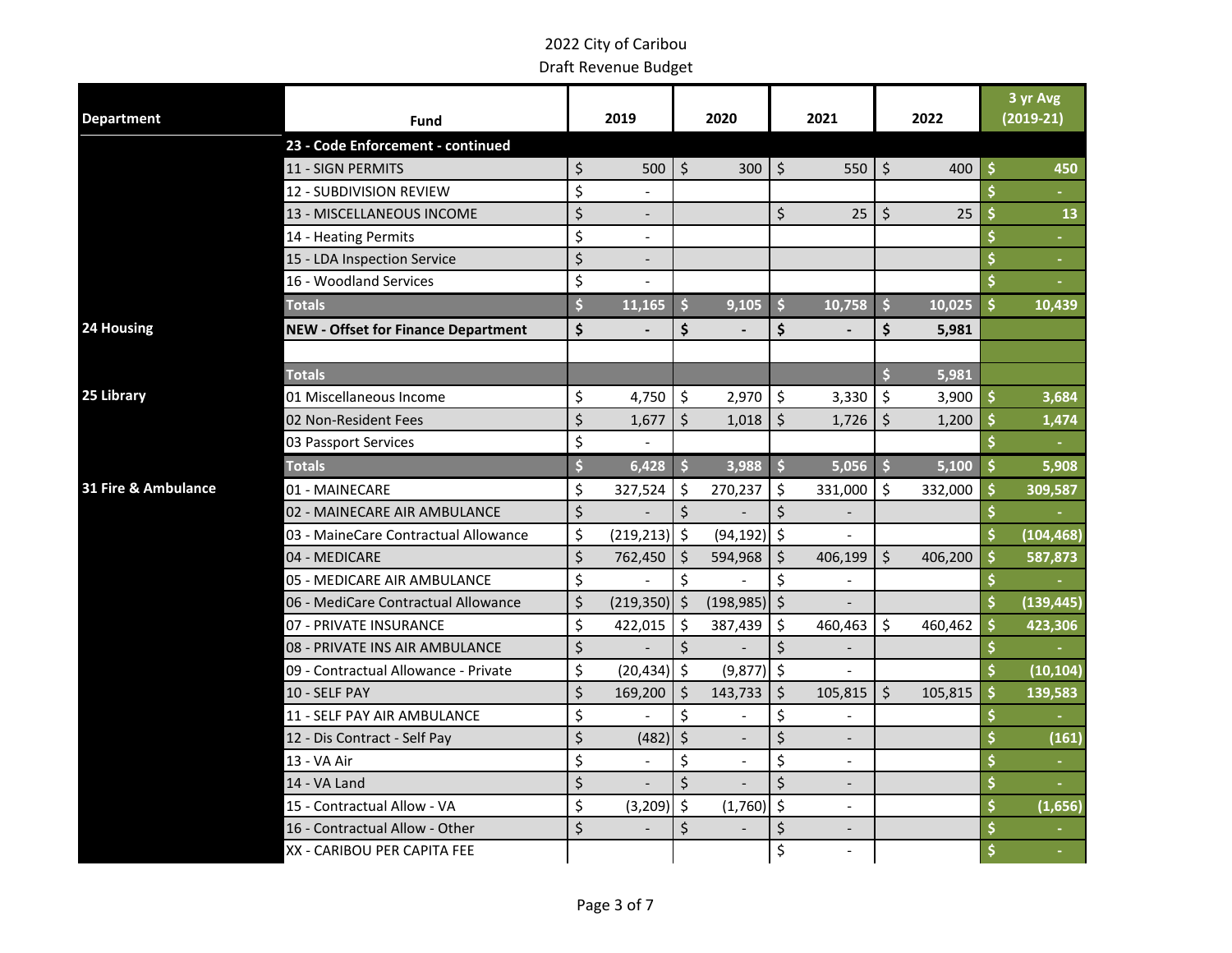| <b>Department</b><br>Fund        |                     | 2019      |                    | 2020        |                     | 2021                     |         | 2022      | 3 yr Avg<br>$(2019-21)$ |  |
|----------------------------------|---------------------|-----------|--------------------|-------------|---------------------|--------------------------|---------|-----------|-------------------------|--|
| 31 - Fire Department (continued) |                     |           |                    |             |                     |                          |         |           |                         |  |
| 20 - WASHBURN PER CAPITA FEE     | \$                  | 9,700     | $\ddot{\varsigma}$ |             | \$                  | $\overline{\phantom{a}}$ |         |           | \$<br>3,233             |  |
| 21 - WOODLAND PER CAPITA FEE     | \$                  | 13,950    | Ŝ.                 | 103,100     | $\mathsf{\hat{S}}$  | 114,300                  | \$      | 121,700   | \$<br>77,117            |  |
| 22 - NEW SWEDEN PER CAPITA FEE   | \$                  | 6,923     | $\zeta$            | 59,300      | $\ddot{\mathsf{S}}$ | 56,900                   | $\zeta$ | 57,700    | \$<br>41,041            |  |
| 23 - WESTMANLAND PER CAPITA FEE  | \$                  | 713       | $\zeta$            | 7,900       | $\zeta$             | 5,700                    | \$      | 7,900     | \$<br>4,771             |  |
| 24 - STOCKHOLM PER CAPITA FEE    | \$                  | 2,909     | $\zeta$            | 24,600      | $\zeta$             | 23,200                   | \$      | 25,000    | \$<br>16,903            |  |
| 25 - CONNOR PER CAPITA FEE       | \$                  | 5,244     | \$                 | 41,500      |                     | \$42,400                 | Ŝ.      | 45,700    | \$<br>29,715            |  |
| 26 - PERHAM PER CAPITA FEE       | \$                  | 4,439     | \$                 |             |                     | <sup>0</sup>             |         |           | \$<br>1,480             |  |
| 27 - MADAWASKA LAKE PER CAPITA   | \$                  | 1,265     | Ŝ.                 | 14,200      |                     | $$14,200.00$ \$          |         | 14,200    | \$<br>9,888             |  |
| 28 - LORING DEV PER CAPITA FEE   | \$                  |           | Ś.                 |             | \$                  |                          |         |           | \$                      |  |
| 29 - WADE PER CAPITA FEE         | \$                  | 1,541     | $\zeta$            |             | \$                  |                          |         |           | \$<br>514               |  |
| 30 - NON-CONTRACTED TOWNS FEES   |                     |           | \$                 | 4,000       | $\zeta$             | 2,500                    |         |           | \$<br>3,250             |  |
| 35 - MISC. INTEREST              | \$                  | 4         | \$                 | 241         | $\zeta$             |                          |         |           | \$<br>82                |  |
| <b>36 - RECOVERY OF BAD DEBT</b> | \$                  | 1,736     | $\zeta$            | 1,116       | \$                  | 980                      |         |           | \$<br>1,278             |  |
| 37 - Ambulance Insurance Reports | \$                  | 189       | $\zeta$            | 167         | \$                  |                          |         |           | 119                     |  |
| 38 - LIMESTONE PER CAPITA FEE    | \$                  |           | $\zeta$            | 203,600     | $\ddot{\mathsf{S}}$ | 217,300                  | $\zeta$ | 152,600   | \$<br>140,300           |  |
| 39 - CASWELL PER CAPITA FEE      | \$                  |           | \$                 | 24,100      | $\ddot{\mathsf{S}}$ | 28,200                   | \$      | 29,300    | \$<br>17,433            |  |
| <b>40 - AMB BILLING HOULTON</b>  | \$                  | 42,805    | $\zeta$            | 16,570      | $\zeta$             | 26                       |         |           | \$<br>19,800            |  |
| 41 - AMB BILLING CALAIS          | \$                  | 29,112    | $\zeta$            | 23,918      | $\zeta$             | 29,332                   | \$      | 29,300    | \$<br>27,454            |  |
| 42 - AMB BILLING VAN BUREN       | \$                  |           | \$                 |             |                     | 0                        |         |           | \$                      |  |
| 43 - AMB BILLING ISLAND FALLS    | \$                  | 1,553     | \$                 | 1,985       | \$                  | 2,019                    | $\zeta$ | 2,019     | \$<br>1,852             |  |
| 44 - AMB BILLING PATTEN          | \$                  | 9,002     | $\zeta$            | 7,928       | $\zeta$             | 7,787                    | $\zeta$ | 7,787     | \$<br>8,239             |  |
| 50 - FIRE PROTECTION CONNOR      | \$                  | 29,078    | \$                 | 10,375      | $\ddot{\mathsf{s}}$ | 10,600                   | \$      | 11,425    | \$<br>16,684            |  |
| 51 - FIRE PROTECTION NEW SWEDEN  | \$                  | 35,459    | $\zeta$            | 14,825      | $\zeta$             | 14,225                   | $\zeta$ | 14,425    | \$<br>21,503            |  |
| 52 - FIRE PROTECTION WESTMANLAND | \$                  |           | \$                 |             | \$                  |                          | \$      | 1,475     | \$<br>369               |  |
| 53 - FIRE PROTECTION WOODLAND    | \$                  | 64,301    | \$                 | 25,775      | \$                  | 28,575                   | Ś.      | 30,425    | \$<br>39,550            |  |
| 54 - T16 R4                      | \$                  |           | \$                 |             | \$                  |                          |         |           | \$                      |  |
| 60 - Fire Insurance Reports      | \$                  | 60        | $\zeta$            | 70          | $\zeta$             | 40                       | $\zeta$ | 40        | \$<br>57                |  |
| 61 - Fire Insurance Recovery     | \$                  |           | \$                 |             | \$                  |                          |         |           | \$                      |  |
| 62 - Fire Permits                | \$                  | 5,068     | $\zeta$            | 4,846       | $\zeta$             | 5,279                    | $\zeta$ | 5,000     | \$<br>5,064             |  |
| 63 - Misc Income                 | \$                  |           | \$                 | 360         | $\ddot{\varsigma}$  | 73                       | $\zeta$ | 70        | \$<br>144               |  |
| <b>Totals</b>                    | $\ddot{\bm{\zeta}}$ | 1,483,554 |                    | \$1,682,039 | $\mathsf{\hat{S}}$  | $1,907,114$ \$           |         | 1,860,543 | \$<br>1,692,355         |  |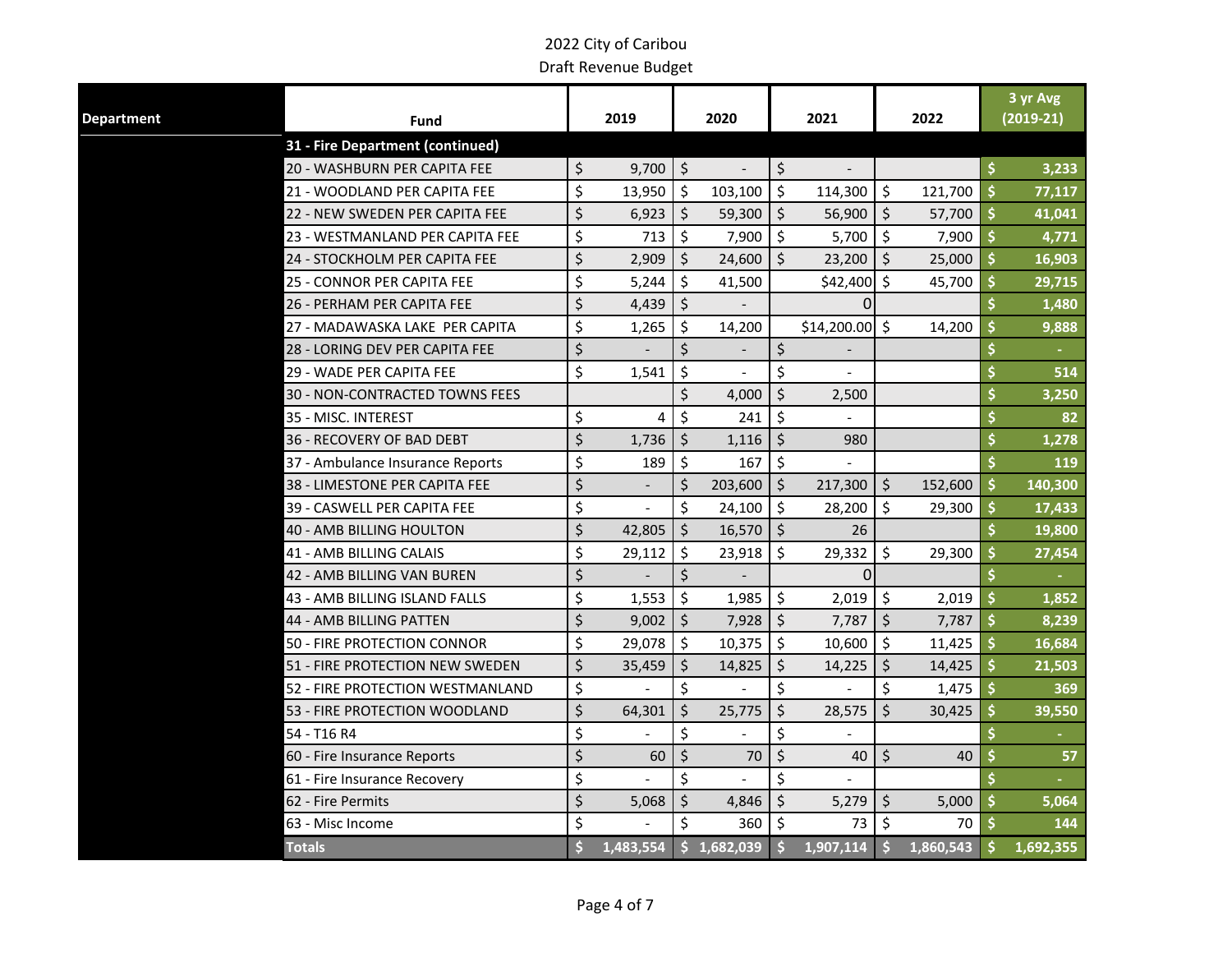|                         |                                      |              |         |                |    |                |                    |        | 3 yr Avg    |
|-------------------------|--------------------------------------|--------------|---------|----------------|----|----------------|--------------------|--------|-------------|
| <b>Department</b>       | Fund                                 | 2019         |         | 2020           |    | 2021           |                    | 2022   | $(2019-21)$ |
| 35 Police               | 01 - MISC. FEES INSURANCE REPORTS    | \$<br>1,354  | \$      | 1,443          | \$ | 1,687          | \$                 | 1,500  | \$<br>1,495 |
|                         | 02 - POLICE DISPATCHING              | \$<br>2,000  | \$      | 2,000          | \$ | 500            | \$                 | 2,000  | 1,500       |
|                         | 03 - FINGERPRINTING FEES             | \$<br>66     | \$      | 9              | \$ | 9              | \$                 | 20     | 28          |
|                         | 04 - CONCEALED WEAPON PERMITS        | \$<br>325    | \$      | 410            | \$ | 335            | \$                 | 350    | 357         |
|                         | 05 - COPS GRANT REIMBURSEMENT        | \$           | \$      |                | \$ |                |                    |        |             |
|                         | 06 - Prisoner Boarding Reimbursement | \$<br>9,512  | Ś       | 2,888          | Ś  | 2,040          | \$                 | 3,000  | 4,813       |
|                         | 07 - Dog Violation                   | \$<br>451    | \$      | 644            | \$ | 421            | $\zeta$            | 350    | 505         |
|                         | 08 - Prisoner Meals                  | \$<br>3,568  | $\zeta$ | 1,272          | \$ | 928            | \$                 | 1,000  | 1,923       |
|                         | 09 - Court Reimbursement             | \$<br>2,103  | \$      | 948            | \$ | 22             | \$                 | 500    | 1,024       |
|                         | 10 - Lamination Fees                 | \$<br>210    | \$      | 187            | \$ | 130            | \$                 | 150    | 176         |
|                         | 11 - Misc Fees                       | \$<br>233    | \$      | 509            | \$ | 95             | \$                 | 100    | 279         |
|                         | 12 - False Alarm Fees                | \$           | \$      | $\overline{a}$ |    |                | Ś                  | 250    |             |
|                         | 13 - Fines                           | \$           | \$      |                |    |                |                    |        |             |
|                         | 14 - Salary Reimbursement            | \$<br>27,207 | \$      | 9,298          | \$ | 13,516         | \$                 | 12,000 | 16,674      |
|                         | 15 - Contract Inc                    | \$           | \$      |                |    |                |                    |        |             |
|                         | 16 - School Resource Officer         | \$<br>75,215 | \$      | 65,747         | \$ | 24,479         | $\vert$ \$         | 66,000 | 55,147      |
|                         | <b>Totals</b>                        | 122,244      | Ś       | 85,355         |    | 44,162         |                    | 87,220 | 83,920      |
| 39 Emergency Management | 01 - Fees Woodland                   | \$<br>200    | \$      | 200            | \$ | 200            | $\zeta$            | 200    | 200         |
|                         | 02 - Fees New Sweden                 | \$<br>200    | \$      | 200            | \$ | 200            | $\zeta$            | 200    | 200         |
|                         | 03 - Fees Westmandland               | \$<br>200    | \$      | $\overline{a}$ | \$ | $\blacksquare$ | \$                 |        | 67          |
|                         | 04 - Fees Perham                     | \$<br>200    | \$      | 200            | \$ | 200            | \$                 | 200    | 200         |
|                         | 05 - State EOC Reimbursment          | \$           |         |                | \$ |                |                    |        |             |
|                         | 06 - Tower Rent                      | \$<br>1,800  | $\zeta$ |                | Ś. | 1,800          | $\mathsf{\hat{S}}$ | 1,800  | 1,200       |
|                         | <b>Totals</b>                        | 2,600        |         | 600            |    | 2,400          |                    | 2,400  | 1,867       |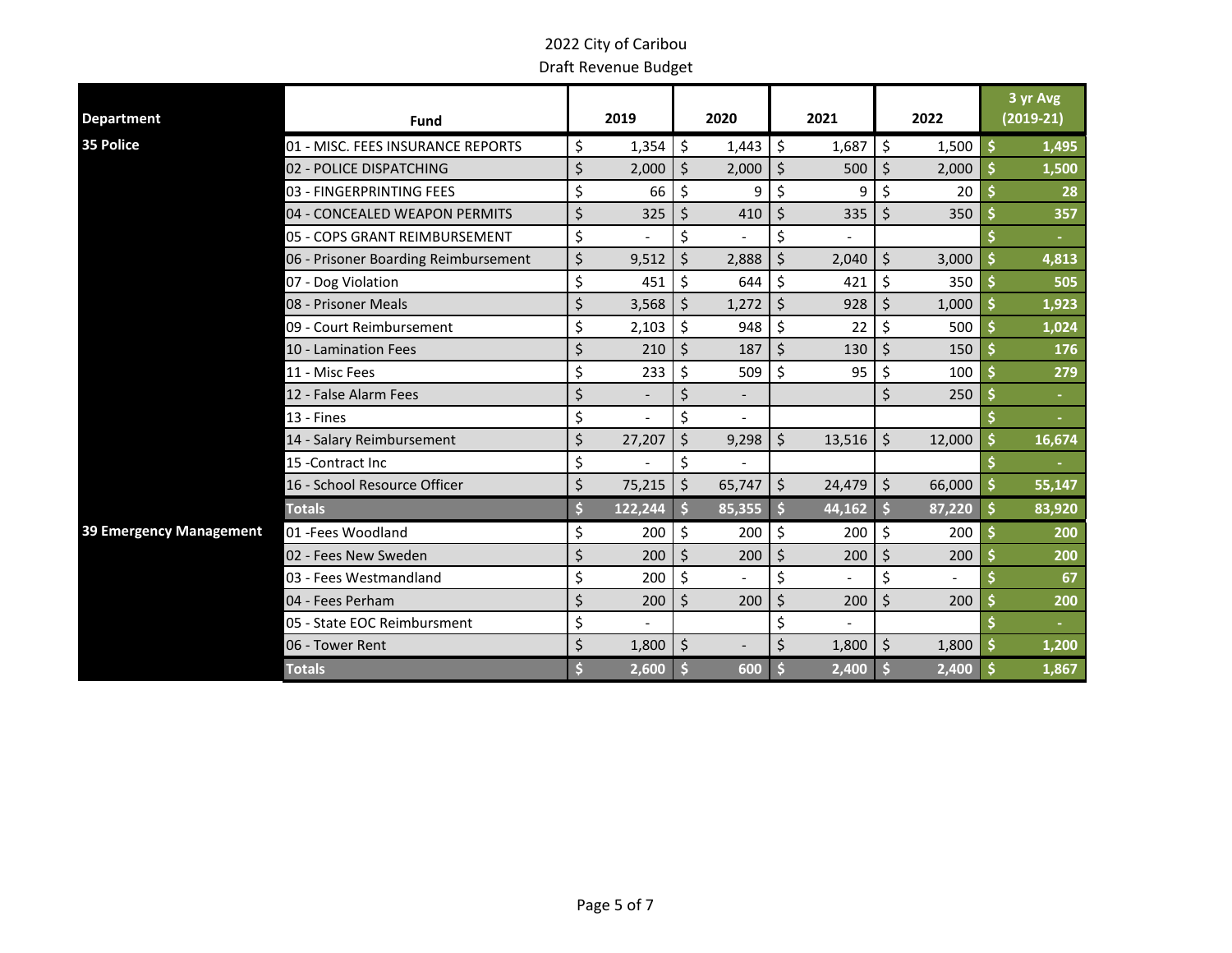|                           |                                |                                |                     |             |               |              |                     |              |         | 3 yr Avg    |
|---------------------------|--------------------------------|--------------------------------|---------------------|-------------|---------------|--------------|---------------------|--------------|---------|-------------|
| <b>Department</b>         | <b>Fund</b>                    | 2019                           |                     | 2020        |               | 2021         |                     | 2022         |         | $(2019-21)$ |
| <b>40 Public Works</b>    | 01 - URIP/LRAP                 | \$<br>143,156                  | \$                  | 134,728     | \$            | 135,156      | \$                  | 135,000      | Ś       | 137,680     |
|                           | 03 - Salary Reimbursement      | \$                             |                     |             | \$            | 273          | $\zeta$             |              | \$      | 137         |
|                           | 04 - Equipment Rental          | \$<br>$\overline{\phantom{a}}$ |                     |             |               |              |                     |              |         |             |
|                           | 05 - FEMA Reimbursement        | \$                             |                     |             |               |              |                     |              | \$      |             |
|                           | 06 - Brush Removal Permit Fees | \$                             |                     |             |               |              |                     |              | \$      |             |
|                           | 07 - Connor Contract           | \$<br>61,217                   | \$                  | 62,748      | \$            | 42,523       | $\zeta$             | 65,699       | Ś       | 55,496      |
|                           | 08 - Presque Isle Contract     | \$                             |                     |             |               |              |                     |              |         |             |
|                           | 09 - School Dept Snow Plowing  | \$<br>$\overline{\phantom{a}}$ |                     |             |               |              |                     |              | \$      | $\sim$      |
|                           | 30 - Misc Income               | \$                             |                     |             |               |              |                     |              | \$      |             |
|                           | <b>Totals</b>                  | \$<br>204,373                  | S                   | 197,476     | \$            | 177,953      | Ŝ.                  | 200,699      | \$      | 193,313     |
| <b>50 Recreation</b>      | 01 Rental Income               | \$<br>10,586                   | \$                  | 4,197       | \$            | 4,393        | \$                  | 4,000        | \$      | 6,392       |
|                           | 02 Program Fees                | \$<br>7,120                    | $\zeta$             | 1,305       | \$            | 2,900        | $\zeta$             | 2,500        | \$      | 3,775       |
|                           | 03 Special Events              | \$<br>685                      | \$                  | 25          | \$            | 100          | $\zeta$             | 100          | \$      | 270         |
|                           | 04 Swimming Pool Fees          | \$                             |                     |             |               |              |                     |              |         | $\sim$      |
|                           | 05 Rec Program Fees            | \$                             |                     |             |               |              |                     |              |         | ÷.          |
|                           | <b>Totals</b>                  | \$<br>18,391                   | $\ddot{\mathsf{s}}$ | 5,527       | \$            | 7,393        | $\dot{\mathsf{s}}$  | 6,600        | \$      | 10,437      |
| 51 Parks                  | 01 Miscellaneous Income        | \$<br>112                      | \$                  | 39          | \$            | 164          | \$                  | 150          | Ś       | 105         |
|                           | 02 Rental Income               | \$<br>1,500                    | $\zeta$             |             | $\zeta$       | 150          | $\zeta$             | 150          | \$      | 550         |
|                           | <b>Totals</b>                  | \$<br>1,612                    | $\ddot{\mathsf{s}}$ | 39          | \$            | 314          | $\dot{\mathsf{s}}$  | 300          | $\zeta$ | 655         |
| 60 Airport                | 02 - AIRPORT RENT              | \$<br>28,633                   | \$                  | 24,619      | \$            | 23,349       | \$                  | 24,000       | \$      | 25,534      |
|                           | 03 - FUEL REVENUE              | \$<br>27,085                   | \$                  | 21,183      | $\zeta$       | 19,300       | $\zeta$             | 20,000       | Ś       | 22,523      |
|                           | 30 - MISC INCOME               |                                |                     |             | \$            | 600          | $\zeta$             |              | \$      | 600         |
|                           | <b>Totals</b>                  | \$<br>55,719                   | Ŝ.                  | 45,802      | \$            | 43,249       | Ś                   | 44,000       | \$      | 48,657      |
| <b>61 Trailer Park</b>    | 01 - Lot Rent Receipts         | \$<br>14,625                   | \$                  | 14,078      | \$            | 8,760        | \$                  |              | \$      | 12,488      |
|                           | 02 - Year End Close            | \$<br>3,375                    |                     |             |               |              |                     |              |         | 3,375       |
|                           | <b>Totals</b>                  | \$<br>18,000                   | Ś                   | 14,078      | $\frac{1}{2}$ | 8,760        | $\frac{1}{2}$       |              | \$      | 15,863      |
| 70 Insurance & Retirement | 01 - MMA WORKERS COMP REFUND   | \$                             | \$                  | 10,430      | \$            | 28,415       | \$                  | 10,000       | \$      | 12,948      |
|                           | 04 - HRA Credit                | \$                             |                     |             |               |              |                     |              |         |             |
|                           | <b>Totals</b>                  | \$<br>۰                        | s.                  | 10,430      | \$            | 28,415       | $\ddot{\mathsf{s}}$ | 10,000       | $\zeta$ | 12,948      |
|                           | Sub-Total                      | \$<br>9,813,202                |                     | \$9,412,069 |               | \$10,434,724 |                     | \$10,061,921 | \$      | 9,627,628   |